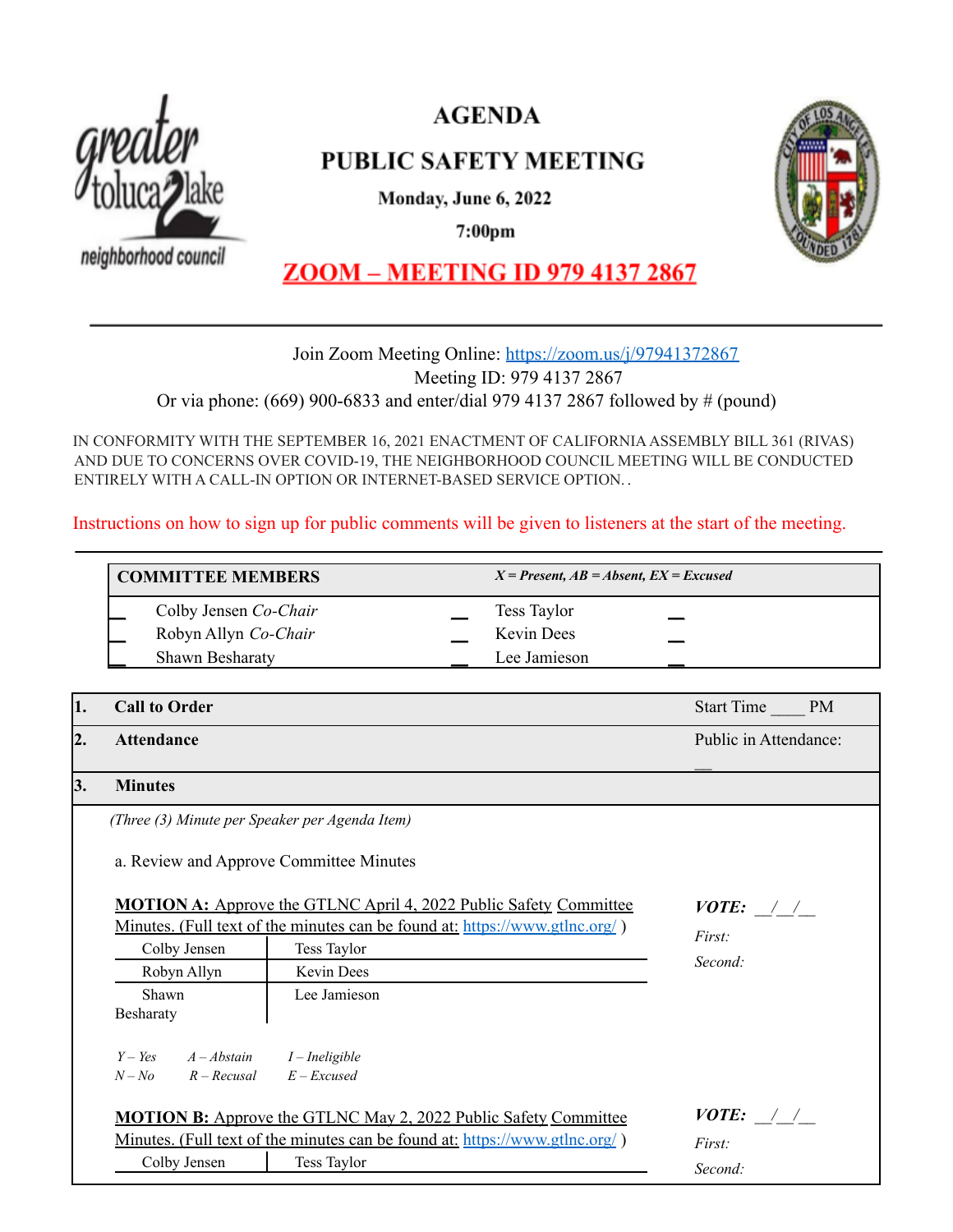|     | Robyn Allyn                                                                                                                                                                                                         | Kevin Dees     |  |
|-----|---------------------------------------------------------------------------------------------------------------------------------------------------------------------------------------------------------------------|----------------|--|
|     | Shawn                                                                                                                                                                                                               | Lee Jamieson   |  |
|     | Besharaty                                                                                                                                                                                                           |                |  |
|     |                                                                                                                                                                                                                     |                |  |
|     | $Y - Yes$<br>$A - Abstain$                                                                                                                                                                                          | I – Ineligible |  |
|     | $R - Recusal$ $E - Excused$<br>$N - No$                                                                                                                                                                             |                |  |
|     |                                                                                                                                                                                                                     |                |  |
| 4.  | <b>Public Comment</b>                                                                                                                                                                                               |                |  |
|     | (Three (3) Minutes per Speaker)                                                                                                                                                                                     |                |  |
| 5.  | <b>Committee Member News &amp; Announcements / Neighborhood Reports</b><br>(Three (3) Minutes per Speaker)<br>a. LAPD Report: SLO - Kurtis Delbar<br>b. Council District 2 Report: Tiffany Zeytounian– Field Deputy |                |  |
|     |                                                                                                                                                                                                                     |                |  |
|     |                                                                                                                                                                                                                     |                |  |
|     |                                                                                                                                                                                                                     |                |  |
|     |                                                                                                                                                                                                                     |                |  |
|     | c. Neighborhood Watch: Robyn Allyn-Watch Lead                                                                                                                                                                       |                |  |
|     | d. LADOT - Steve Rostam, P.E.                                                                                                                                                                                       |                |  |
|     |                                                                                                                                                                                                                     |                |  |
|     |                                                                                                                                                                                                                     |                |  |
| 16. | <b>On-Going Business</b>                                                                                                                                                                                            |                |  |

10153 1/2 Riverside Dr #215, Toluca Lake, CA 91602 | info@gtlnc.org | www.gtlnc.org



**AGENDA** PUBLIC SAFETY MEETING June 6, 2022 Page **2** of **2**

*(Three (3) Minute per Speaker per Agenda Item)*

- Ca Del Sole incident
- Neighbor2neighbor block party-Neighborhood Watch
- West Toluca Lake continuing issues
- Gascon discussion

### **7. New Business**

●

**8. Meeting Adjourned Close Time:**  $\bullet$  PM

## Next Meeting: **TBD (due to scheduled July 4th date)** – via Zoom

### **PUBLIC INPUT AT NEIGHBORHOOD COUNCIL MEETINGS**

The public is requested to dial \*9, or use the "Raise Hand" option, when prompted by the presiding officer, to address the Board on any agenda item before the Board takes an action on an item. Comments from the public on agenda items will be heard only when the respective item is being considered. Comments from the public on other matters not appearing on the agenda that are within the Board's jurisdiction will be heard during the General Public Comment period. Please note that under the Brown Act, the Board is prevented from acting on a matter that you bring to its attention during the General Public Comment period; however, the issue raised by a member of the public may become the subject of a future Board meeting. Public comment is limited to 2 minutes per speaker unless adjusted by the presiding officer of the Board.